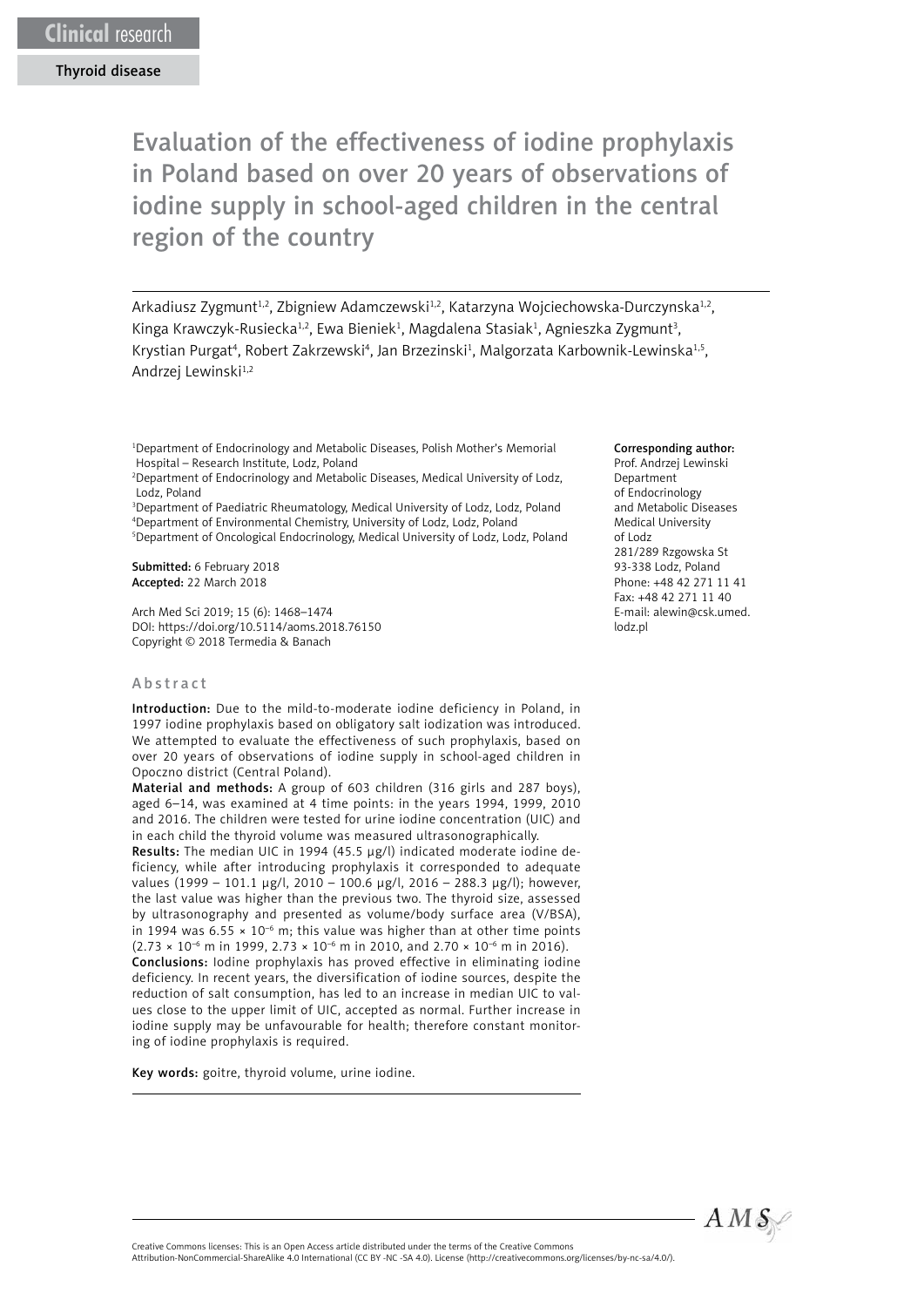# Introduction

Like most European countries, Poland is located in a naturally iodine-deficient area [1]. Based on research conducted in the 1980s, this region was classified as an area of mild-to-moderate iodine deficiency [2]. These data were the starting point for introducing actions to ensure proper iodine supply [3].

In 1997, the model of iodine prophylaxis based on consumption of iodized salt, which should contain 30 ±10 mg KI/kg of NaCl [4] or, since 2002, 39  $\pm 13$  mg KIO $_{\tiny 3}$ /kg of NaCl, was introduced in Poland [5]. This model is still being continued. Although KIO $_{_3}$  is a more persistent compound, some experimental studies suggest that KI may provide more effective iodine prophylaxis than  $KIO$ <sub>3</sub> [6].

Since then, the political and economic situation of Poland has also changed. Poland became a member of the European Union (in 2004), which was synonymous with the opening of the borders (common market) to the flow of goods, capital, services and people (Schengen area – since 2007). Political and economic changes have been followed by changes in the way of life. The population began to care about a "healthy" lifestyle, which resulted, among other things, in limiting dietary salt intake.

The aim of the study was to evaluate the effectiveness of iodine prophylaxis in Poland, based on over 20 years of observations of iodine supply, in a population of school-aged children in Opoczno.

# Material and methods

The survey was conducted among children from a primary school in Opoczno, a town with a population of 23 thousand inhabitants, located in Central Poland, about 80 km southeast of Lodz. The study covered children from the entire Opoczno District attending the above-mentioned primary school.

A group of 603 randomly selected children (316 girls and 287 boys), Caucasian, born and growing up in Poland, aged 6–14, was examined. The study was conducted at 4 time points: in 1994, which was about 2.5 years before the introduction of iodine prophylaxis (88 children – 46 girls and 42 boys); in  $1999 - 2.5$  years after the introduction of iodine prophylaxis (207 children – 104 girls and 103 boys); in 2010 (170 children – 90 girls and 80 boys); and in 2016 (138 children – 76 girls and 62 boys); the two last time points were after Poland joined the European Union, and 13 and 19 years after the introduction of iodine prophylaxis, respectively.

The characteristics of the examined population are presented in Table I.

The study from 1994 was part of an international survey on iodine deficiency in Europe (Thyromobil Project) [7], while that from 1999 was part of a nationwide survey on the effectiveness of iodine prophylaxis in Poland [8]. Studies in 2010 [9] and 2016 were carried out within the project carried out by the Polish Mother's Memorial Hospital – Research Institute in Lodz. All studies were performed by employees of the same endocrinology department.

The Ethics Committee at the Polish Mother's Memorial Hospital – Research Institute, Lodz, Poland (No. 64/2016) approved the protocol for each study. Parents of all the children qualified for the experiment gave written consent for participation of their children in the study. The Ethics Committee approved the protocol.

| Data | All         |       | Age,<br>$mean \pm SD$ | $[x 10^{-6} m]$ |               | BSA, mean ± SD Goitre incidence Goitre incidence |       | (age-adjusted) [%] <sup>a</sup> (BSA-adjusted) [%] <sup>b</sup> (age-adjusted) [%] <sup>c</sup> |       | Goitre incidence |       |
|------|-------------|-------|-----------------------|-----------------|---------------|--------------------------------------------------|-------|-------------------------------------------------------------------------------------------------|-------|------------------|-------|
|      | <b>Boys</b> | Girls | [years]               | Boys            | Girls         | <b>Boys</b>                                      | Girls | <b>Boys</b>                                                                                     | Girls | <b>Boys</b>      | Girls |
| 1994 | 88          |       | $9.74 \pm 1.66$       | $1.14 \pm 0.20$ |               | 92.6                                             |       | 95.4                                                                                            |       | 66.7             |       |
|      | 42          | 46    |                       | 1.14<br>±0.16   | 1.13<br>±0.23 | 95.1                                             | 90    | 95.2                                                                                            | 95.6  | 59               | 75    |
| 1999 | 207         |       | $9.69 \pm 2.35$       | $1.17 \pm 0.26$ |               | 18.5                                             |       | 15.2                                                                                            |       | 9.7              |       |
|      | 103         | 104   |                       | 1.20<br>±0.29   | 1.13<br>±0.22 | 18.1                                             | 18.8  | 12.2                                                                                            | 17.8  | 10.8             | 8.5   |
| 2010 | 170         |       | $11.97 \pm 1.98$      | $1.33 \pm 0.23$ |               | 15.8                                             |       | 11.6                                                                                            |       | 4.4              |       |
|      | 80          | 90    |                       | 1.37<br>±0.24   | 1.29<br>±0.22 | 12                                               | 18.7  | 6.1                                                                                             | 15.7  | 2                | 6.3   |
| 2016 | 138         |       | $10.23 \pm 1.51$      | $1.24 \pm 0.20$ |               | 21.8                                             |       | 21.7                                                                                            |       | 2.5              |       |
|      | 62          | 76    |                       | 1.23<br>±0.20   | 1.26<br>±0.21 | 20                                               | 25.5  | 20.7                                                                                            | 22.2  | 5.7              | 0     |

Table I. The number of examined children in gender, age and body surface area (BSA) groups

*a Goitre incidence (age-adjusted) according to the reference values proposed by Zimmermann et al. [14], b goitre incidence (BSA-adjusted)*  according to the reference values proposed by Zimmermann et al. [14], <sup>c</sup>goitre incidence (age-adjusted) according to the reference values *proposed by Szybiński et al. [15].*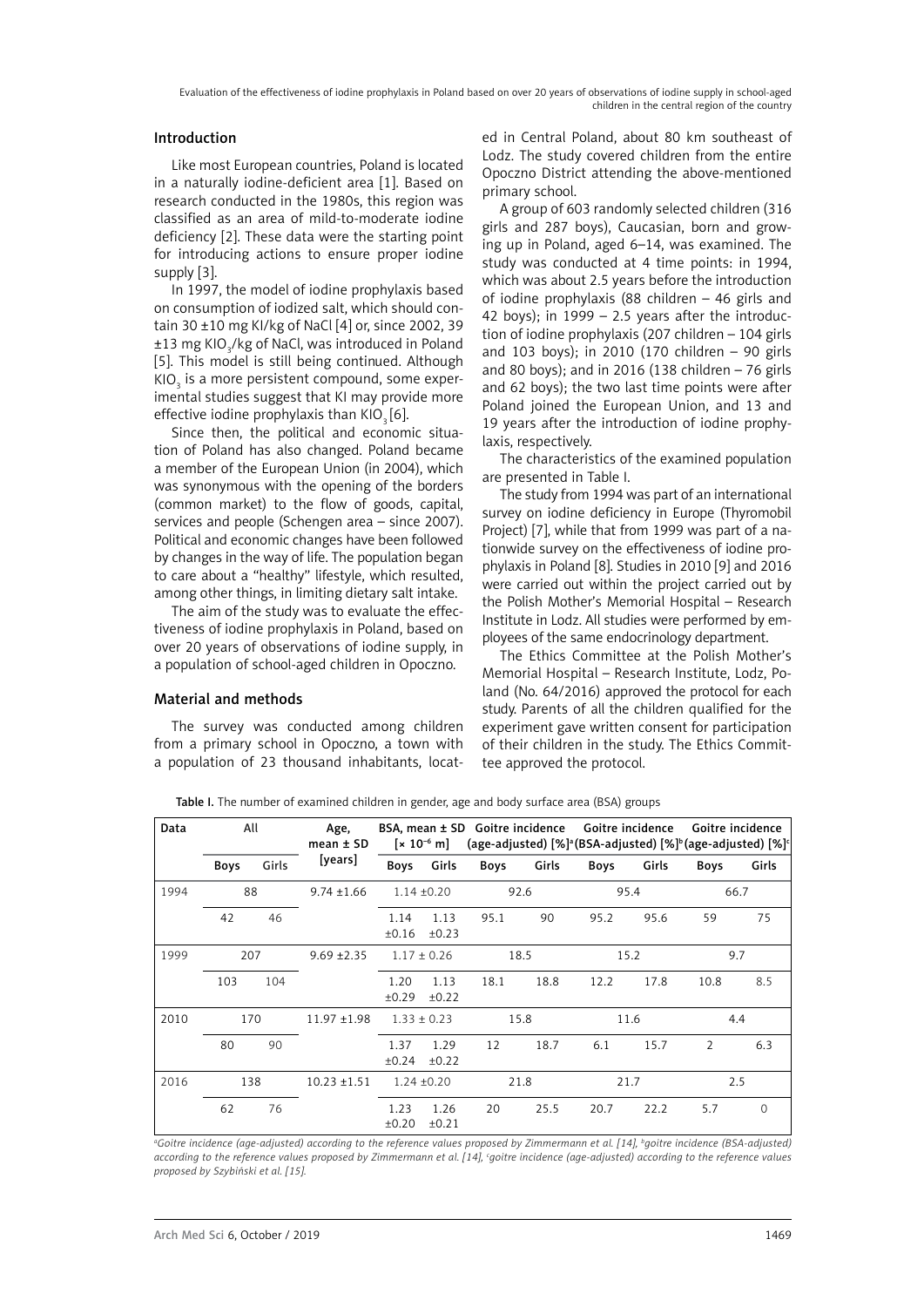A. Zygmunt, Z. Adamczewski, K. Wojciechowska-Durczynska, K. Krawczyk-Rusiecka, E. Bieniek, M. Stasiak, A. Zygmunt, K. Purgat, R. Zakrzewski, J. Brzezinski, M. Karbownik-Lewinska, A. Lewinski

## Anthropometric data

The height and the body mass of the children were measured using standard anthropometric techniques [10]. Children were measured without shoes and in light indoor clothing (each survey was performed at the beginning of the summer).

The heights were measured to the nearest millimetre with a Harpenden stadiometer, and the weights of children were recorded to the nearest 100 g. Body surface area (BSA) was calculated from the following formula:  $Wt^{0.425} \times H^{0.725} \times 71.84$  $\times$  10<sup>-4</sup>, where: *Wt* – weight (kg), *H* – height (cm).

## Urine iodine concentration (UIC)

Urine samples were collected from each child, prior to the physical examination. Samples were stored at –70°C until assay. In order to determine UIC, the modified catalytic method by Sandell and Kolthoff was used [11].

## Thyroid volume (V)

Thyroid physical examination was performed, followed by ultrasound examination of the thyroid gland with a Siemens Sonoline SI-400 (1994 and 1999), Siemens Sonoline Prima (2010) and SonoScape S6 (2016) devices with 7.5 MHz linear array transducers. The examinations were carried out by two experienced ultrasound examiners (endocrinologists with many years of experience in performing thyroid ultrasound). The examination was performed in a supine position (the child was lying down on a medical coach). The sum of lateral thyroid lobe volumes (determined sonographically) constituted the actual volume of the



Figure 1. Urinary iodine concentration (UIC) in the examined children. Upper and lower limits of boxes are 75<sup>th</sup> and 25<sup>th</sup> percentiles, respectively. Horizontal dashed line and solid line in the boxes represent the median and mean values, respectively. Whiskers indicate standard deviation (SD). The horizontal red dotted line indicates a value of 100 µg/l. Points represent a scatter of UIC results

*a p < 0.05 vs. 1999, 2010 and 2016; b p < 0.05 vs. 1999 and 2010.*

thyroid gland (V); the volume of the isthmus was not included. The volume of the thyroid lobe was calculated according to the following formula, proposed by Brunn *et al.* [12]: *V* (× 10–6 m3 ) = 0.479 ×  $W \times D \times L$ , where  $W =$  width (cm),  $D =$  depth (cm),  $L =$  length (cm). We compared the volume of the thyroid gland  $V$  (m<sup>3</sup>) to BSA (m<sup>2</sup>) by calculating V/BSA ratio ( $m \times 10^{-6}$ ). This ratio was proposed and used by us in our previous studies [9, 13]. The obtained data were also compared to reference values for thyroid volume proposed by Zimmermann *et al.*, adjusted for age and for BSA [14], as well as to reference values proposed by Szybiński *et al.*, adjusted for age [15]. Only children aged 7–12 years and with BSA between 0.7 and 1.6  $m<sup>2</sup>$  were included in the analysis, as the standards were proposed only for those who met these criteria.

### Statistical analysis

The data were statistically analysed using the nonparametric test for independent groups (Mann-Whitney rank sum test), Kruskal-Wallis one-way analysis of variance on ranks, followed by the Dunn test and  $\chi^2$  analysis. In all analyses, statistical significance was accepted at the level of  $p \lt 0.05$ . Data processing, statistical analyses, and figures were performed using SigmaPlot 12.3 (Systat Software, Inc., San Jose, CA, USA) and Excel (Microsoft Corp., Redmond, WA, USA).

#### Results

#### Urine iodine concentration

The median UICs were 45.5 µg/l (1994), 101.1 µg/l (1999), 100.6 µg/l (2010) and 288.3 µg/l (2016). The median value of UICs in 1994 was significantly lower in comparison to the other values. The median value of UICs in 2016 was significantly higher than the other values. The median values of UICs from 1999 and 2010 did not differ. The median UIC values are presented in Figure 1.

There were no statistically significant differences between the UIC median values in the group of girls and boys at each time point, and the values were, respectively, in 1994, 50.3 μg/l vs. 39.2 μg/l; in 1999, 104.5 μg/l vs. 97.3 μg/l; in 2010, 100.1 μg/l vs. 105.9 μg/l; and in 2016, 285.3 μg/l vs. 307.2 μg/l.

The distribution of UIC is shown in Figure 2. The proportions of children, expressed as a percentage, in whom UIC was lower than 50 μg/l were: in 1994, 59.1%; in 1999, 12.6%; in 2010, 7.1%; and in 2016, 7.1%. The proportions of children whose UIC was higher than 300 μg/l were in 1994, 1.1%; in 1999, 1.0%; in 2010, 0.6%; and in 2016, 47.9%.

## Thyroid volume

The size of the thyroid assessed by ultrasonography and presented as the V/BSA ratio was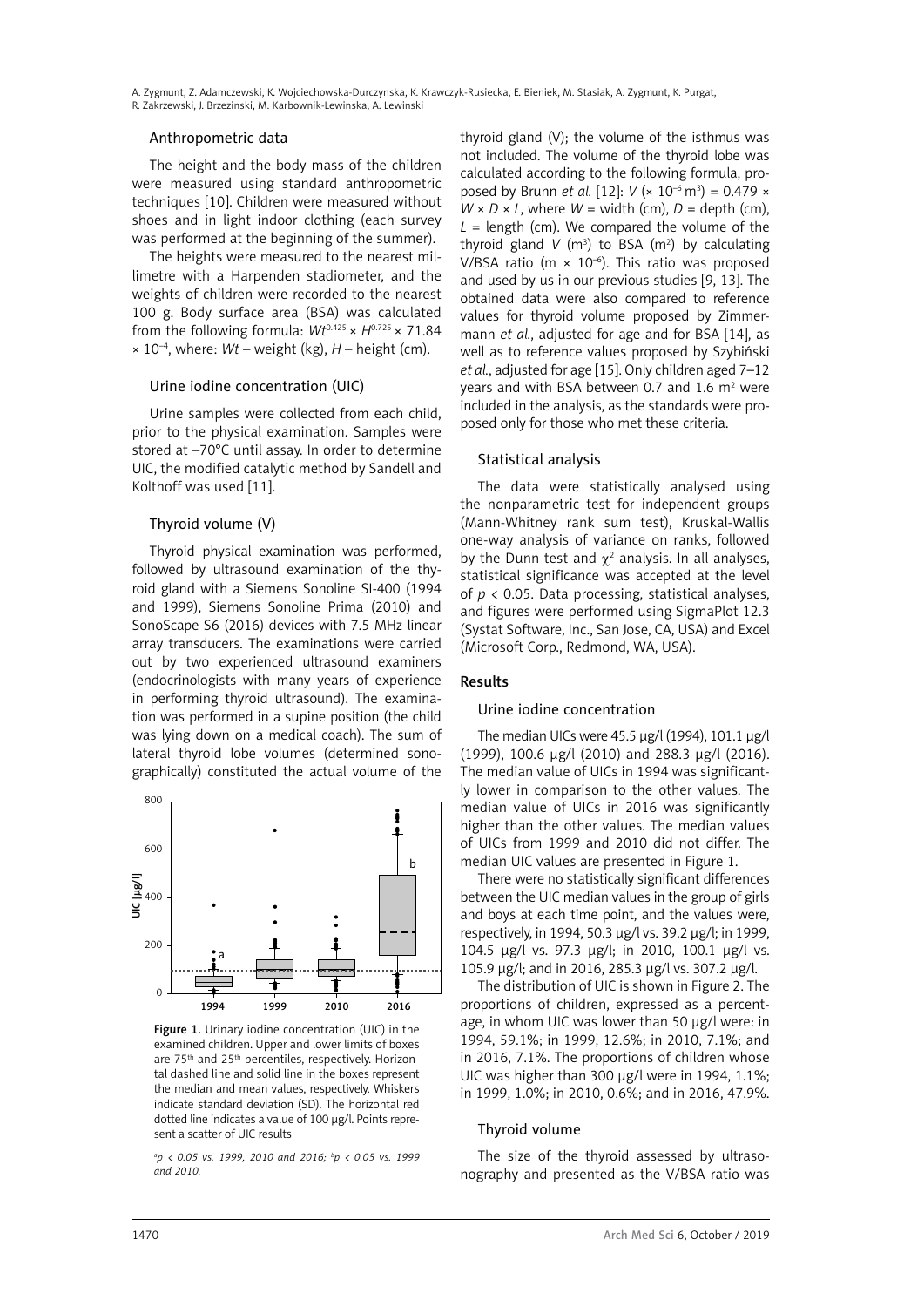Evaluation of the effectiveness of iodine prophylaxis in Poland based on over 20 years of observations of iodine supply in school-aged children in the central region of the country



Figure 2. Distribution of urinary iodine concentration (UIC) in the examined children. Dotted line, solid line, dashed line and dashed-dotted line are distributions of UIC in years 1994, 1999, 2010 and 2016, respectively. The horizontal solid line, the horizontal dash line and the horizontal dotted line are values of 100 µg/l, 300 µg/l and 50 µg/l of UIC, respectively. The percentage of children with UIC < 50 µg/l: 59.1% (1994); 12.6% (1999); 7.1% (2010, 2016), as well as children with UIC  $>$  300 µg/l – 52.1% (2016) is presented on the graph

6.55  $\times$  10<sup>-6</sup> m in 1994 and was higher than the V/BSA ratios at the next three time points, which were: in 1999, 2.73 × 10<sup>-6</sup> m; in 2010, 2.73 × 10<sup>-6</sup> m; and in 2016, 2.70  $\times$  10<sup>-6</sup> m. Figure 3 shows the V/BSA values at particular time points with respect to sex.

It was found that V/BSA in girls was higher than in boys only in 2010 (2.93  $\times$  10<sup>-6</sup> m vs. 2.59  $\times$  $10^{-6}$  m). At the remaining time points, V/BSA differences between girls and boys were not statistically significant and were: in 1994, 6.76  $\times$  10<sup>-6</sup> m vs.  $6.36 \times 10^{-6}$  m; in 1999,  $2.87 \times 10^{-6}$  m vs. 2.71  $\times$  10<sup>-6</sup> m; in 2016, 2.78  $\times$  10<sup>-6</sup> m vs. 2.68  $\times$  10<sup>-6</sup> m.

The goitre incidence calculated on the basis of the reference values proposed by Zimmermann *et al.* [14] was the highest in 1994 and was 92.6% and 95.4% (age- and BSA-adjusted, respectively) and was lower at the other time points: in 1999, 18.5% and 15.2%; in 2010, 15.8% and 11.6%; and in 2016, 21.8 and 21.7%.

The goitre incidence, calculated on the basis of the reference values proposed by Szybiński *et al.* [15], was also the highest in 1994 and was 66.6% (in girls and boys 75% and 59% respectively); in 1999, 9.7% (8.5% and 10.8%); in 2010, 4.4% (6.3% and 2%); and in 2016, 2.5% (0 and 5.7%). The values of goitre incidence are presented in Table I.

## Discussion

The present results show that after introduction of iodine prophylaxis, the iodine intake in the studied population increased continuously. The value of median UIC in 1994 (45.5 μg/l) cor-



**Figure 3.** Ratio of thyroid volume (V)  $[x 10^{-6} \text{ m}^3]$  to body surface area (BSA) [m<sup>2</sup>] in examined children – V/BSA

*Whiskers indicate standard deviation (SD).* <sup>*a*</sup> $p$  < 0.05 vs. *1999, 2010 and 2016; b p < 0.05 vs. boys in 2010.*

responded to moderate iodine deficiency, while median values after iodine prophylaxis (1999 – 101.1 μg/l; 2010 – 100.6 μg/l; 2016 – 288.3 μg/l) corresponded to adequate values; however, the last value (2016) was markedly higher than the previous two, being close to the upper limit of UIC accepted as normal [16]. The obtained results are consistent with other studies evaluating the supply of iodine in Poland [17, 18]. Thus, Poland has become a country where iodine intake should be considered sufficient [19].

Although the median values of UICs in 1999 and 2010 do not differ, the distribution of iodine supply has changed for the better (the percentage of UIC  $\langle$  50 µg/l dropped from 12.1% in 1999 to 7.1% in 2010). These data not only prove the effectiveness of iodine prophylaxis, but they also show a more homogeneous increase in iodine supply in the studied population. The analysis of the prevalence of goitre is also evidence of longer-lasting, increased iodine supply. While in 1999 the percentage of goitre was 9.7% according to the reference values defined by Szybiński *et al.* [15] (which corresponded to mild iodine deficiency), the analysis of goitre incidence at subsequent time points proved that goitre was no longer considered endemic (4.4% and 2.5% in 2010 and 2016, respectively). The obtained data indicate that drawing conclusions on the iodine supply, based only on median UIC values, is insufficient, especially during the transition period, i.e. after the introduction of a new iodine prophylaxis model. During this period, the diet of many people remains almost the same as before, so it may take several months or even years until the iodine supply improves.

While the use of the reference values proposed by Szybiński *et al.* [15]. correlates relatively well with the iodine supply in the studied population, the goitre analysis according to the reference val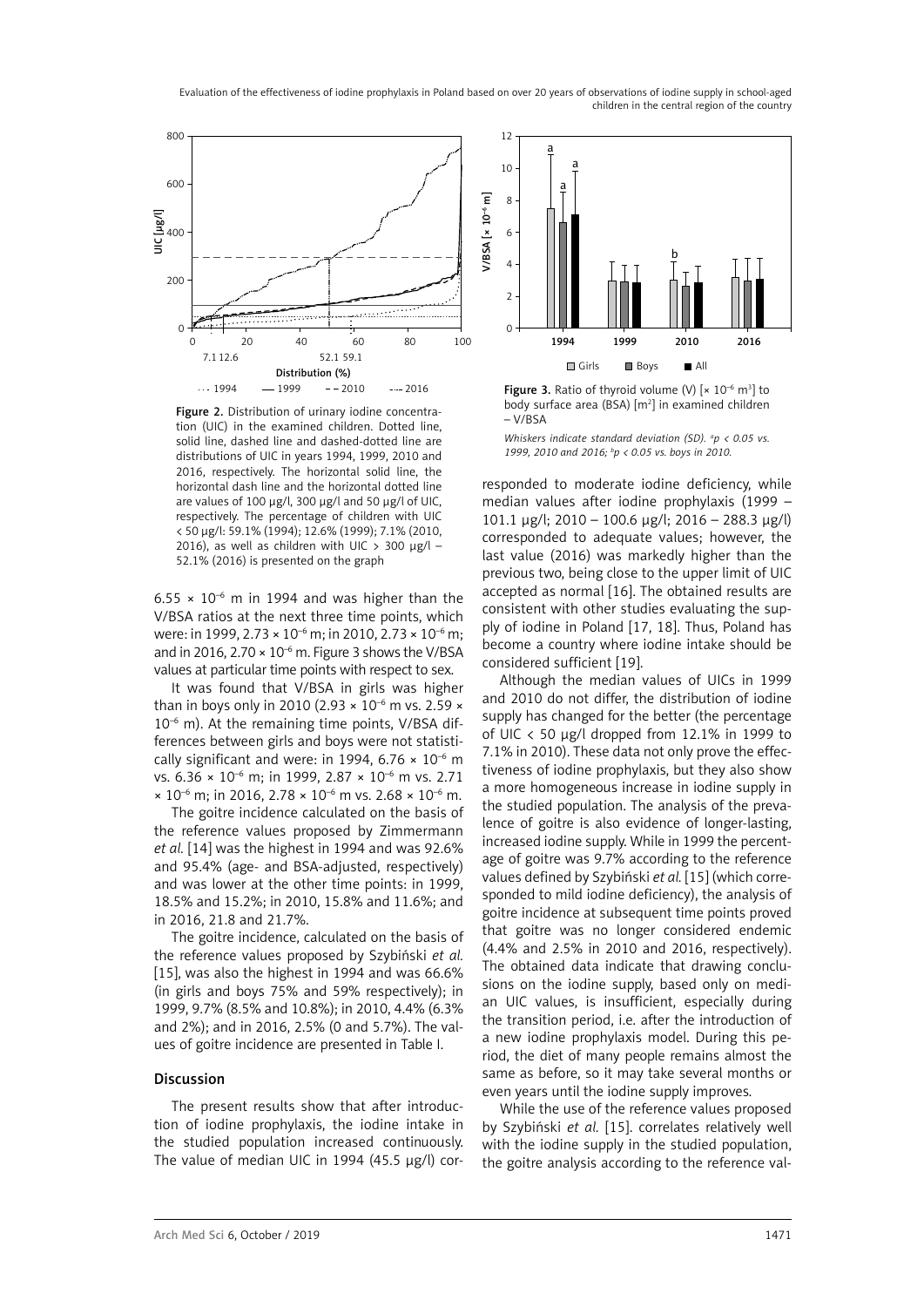A. Zygmunt, Z. Adamczewski, K. Wojciechowska-Durczynska, K. Krawczyk-Rusiecka, E. Bieniek, M. Stasiak, A. Zygmunt, K. Purgat, R. Zakrzewski, J. Brzezinski, M. Karbownik-Lewinska, A. Lewinski

ues proposed by Zimmermann *et al.* [14], under the auspices of the WHO, is not a useful tool. Results obtained in this way (Table I) erroneously suggest that there is still goitre endemicity in the study population. The fact that the reference data were developed based on examinations carried out in a supine position may be the possible cause of this inconsistency [14, 20, 21]. Such a discrepancy may also result from different methods of measurement and associated inter-observer and intra-observer errors [20].

Use of the V/BSA ratio is a much better method for analysing changes in thyroid size [13]. The V/BSA value was the highest in 1994 and decreased significantly after the introduction of iodine prophylaxis. There were no statistically significant differences between 1999 and 2010, and 2016 (despite statistically significant differences among the UIC values). This proves that only iodine deficiency (1994) leads to enlargement of the thyroid gland and consequently to goitre formation. The adequate iodine supplies, varying either around the minimum normal values (median UIC: 101.1 μg/l in 1999; 100.6 μg/l in 2010), or around the maximum normal values (median UIC: 288.3 μg/l in 2016), do not have a significant effect on thyroid size. It should be stressed that the last, highest value (2016) was associated with no iodine-induced adverse signs or symptoms.

Our present data concerning UICs in school-aged children in 2016, which probably correspond to a markedly increased iodine intake, are quite surprising. It is worth noting that in 2016 the proportion of children with UIC above 300 μg/l increased significantly – 47.9% vs. 0.6% (2010), 1.0% (1999) and 1.1% (1994). It is difficult to explain these findings exclusively by an increase in consumption of iodized salt in the population. On the contrary, for many years in Poland, as in other countries, multidirectional measures to reduce dietary salt intake have been observed [22]. The average salt intake in Poland at the time of the introduction of iodine prophylaxis was 15 g/day [23], whereas currently the goal is to reduce the intake of NaCl in the general population to less than 5 g/day [24]. Such systematic reduction of salt intake as an iodine carrier has raised fears that Poland, particularly in the face of iodine supply being close to the minimum normal values (1999, 2010), could again become a country with iodine deficiency [25]. The reappearance of iodine deficiency has, in the past, already affected several countries, such as Australia [26]. On the other hand, the results of our studies (2016) are consistent with the results of studies on iodine supply in the Slovak population (median of UIC was 140–320 μg/l depending on the study group) [27], whose iodine prophylaxis is based on a model very similar to the Polish one (obligatory consumption of iodized salt, containing 25 mg KI/kg of NaCl or

equivalent iodine value in the form of  $KIO<sub>3</sub>$ ), and the type of diet in both countries is also similar. The diversification of iodine sources may be the possible explanation of the obtained results. At the time of introduction of iodine prophylaxis, there were few alternative sources of iodine. At present, drinking water containing iodine, most commonly at a concentration of 0.1–0.2 mg/l, is being consumed more and more frequently [25].

The relatively narrow range of potential intake is an advantage of salt as an iodine carrier, since salt as a spice is only an additive to consumed food. For other basic iodine-containing food products (including water, milk or meat), the range of their potential intake increases significantly, which may lead to iodine intake at doses much higher than recommended (e.g. consuming a large amount of drinking water containing iodine during hot days and/or during physical activity).

Interestingly, some of the medical mineral waters contain more iodine (e.g. Franciszek water deriving from the spa town of Wysowa-Zdroj (southern Poland close to the border with Slovakia) contains 2.9 mg of I/l, and Henryk water from the same spa town contains 0.9 mg of I/l) [28]. Consuming them according to the manufacturer's general recommendations (200 ml 2–3 times a day), for prevention of various diseases, corresponds to 1,160–1,740 μg of I/day. In the case of medical recommendations, water consumption can be even greater. However, it seems very unlikely that the potential consumption of the above-mentioned mineral waters could be considered as a reason for the UIC values obtained by us in 2016, because the distribution of these waters is markedly limited in Poland not only due to high iodine anion concentrations but also because of very high content of sodium cations.

Another example of additional sources of iodine in Poland is the iodination of animal food, which consequently results in the phenomenon that milk, milk products and meat are becoming year by year richer sources of iodine for humans [23]. It is worth adding that some products containing iodine (e.g. mineral drinking water) are actively advertised as "healthy food", and in the Polish population there is still a belief that Poland is a country of iodine deficiency (hence many people choose the seaside as a destination of their vacation, thus increasing iodine intake with inhaled air).

The processes of integration between countries and the free flow of people and goods are also of great importance for iodine supply in the population. Food (especially imported by individuals) does not need to meet the standards of iodine content set by a country, because models of iodine prophylaxis usually differ in different countries.

In conclusion, it may be concluded that iodine prophylaxis is not an event, but a process that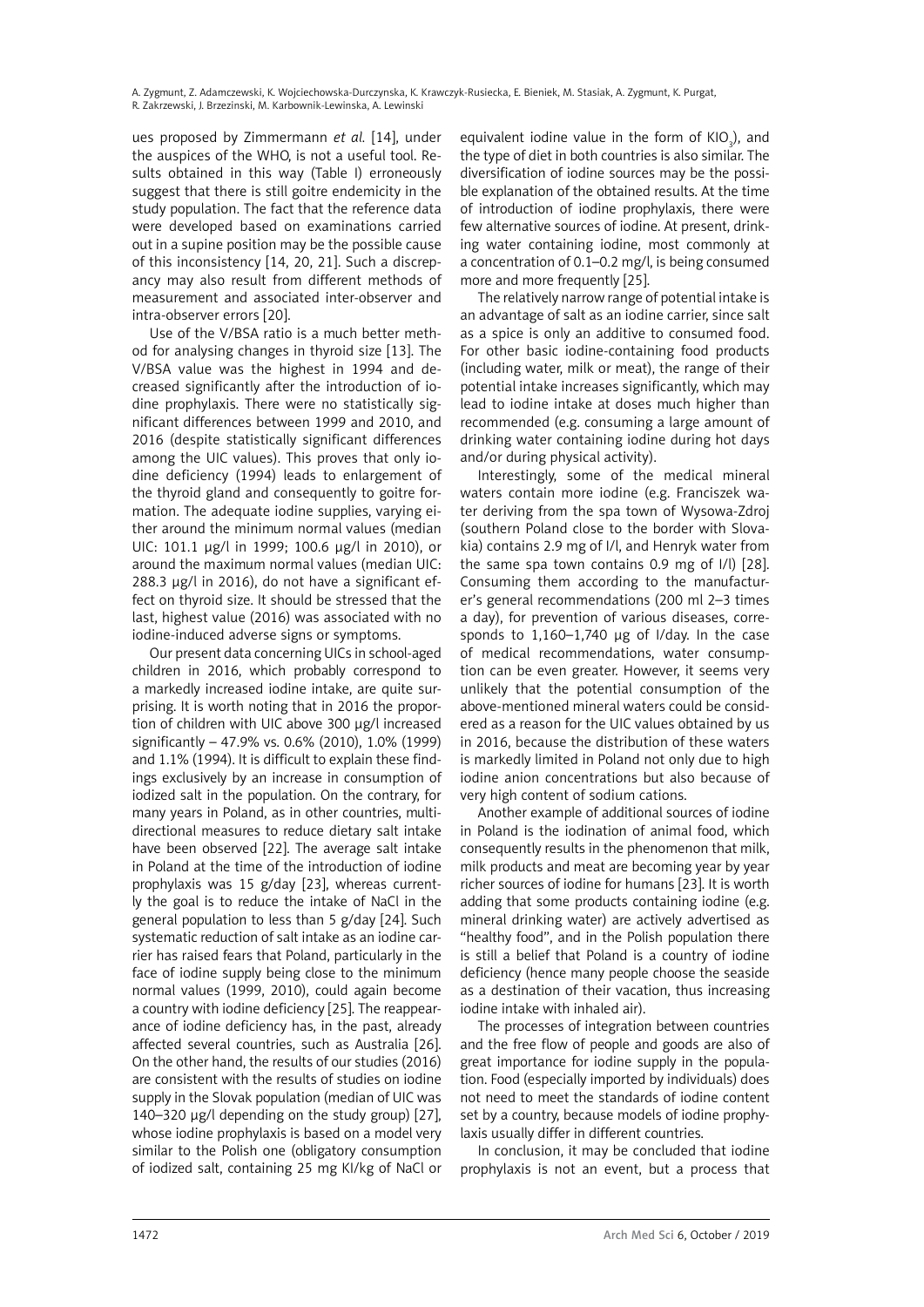Evaluation of the effectiveness of iodine prophylaxis in Poland based on over 20 years of observations of iodine supply in school-aged children in the central region of the country

changes over time; thus the key to the permanent elimination of iodine deficiency is the monitoring of this process and its modification, depending on the changing conditions.

The iodine prophylaxis introduced in 1997 has proved to be effective in eliminating iodine deficiency in the studied population, which, together with the data from other studies, shows that Poland has become a country with an adequate iodine supply. The diversification of iodine sources, despite the reduction of salt consumption, has led to an increase in iodine supply in the population of school-aged children, expressed as the UICs close to the upper limit of values considered normal. Further increase in iodine supply, particularly uncontrolled, may be unfavourable for health; therefore constant and active monitoring of iodine prophylaxis is required to ensure optimum iodine intake.

## Acknowledgments

This study was supported by statutory funds from the Polish Mother's Memorial Hospital – Research Institute and the Medical University of Lodz (503/1–107–03/503–11–001), Lodz, Poland.

## Conflict of interest

The authors declare no conflict of interest.

#### References

- 1. Delange F. Iodine deficiency in Europe and its consequences: an update. Eur J Nucl Med Mol Imaging 2002; 29 (Suppl 2): S404-16.
- 2. Szybiński Z, Żarnecki A. Prevalance of goiter, iodine deficiency and iodine prophylaxis in Poland. The results of nation-wide study. Endokrynol Pol 1993; 44: 373-88.
- 3. Szybiński Z, Lewiński A. Statement of the Polish Council for Control of Iodine Deficiency Disorders, Executive Committee of the Polish Society of Endocrinology and the Team of National Medical Consultant in the field Endocrinology on the issue of food supplementation with iodine [Polish]. Endokrynol Pol 1996; 47: 96-7.
- 4. Regulation of the Minister of Health and Social Welfare of 24 July 1996 on prohibition of production and marketing of certain types of salt for consumption [Polish]. Monitor Polski 1996; Nr 48, poz. 462.
- 5. Disposition of the Minister of Health of 19 December 2002 on enriching substances added to food and conditions of their use. Dziennik Ustaw 2003; Nr 27, poz. 237.
- 6. Karbownik-Lewinska M, Stepniak J, Milczarek M, Lewinski A. Protective effect of KI in mtDNA in porcine thyroid: comparison with KIO3 and nDNA. Eur J Nutr 2015; 54: 319-23.
- 7. Delange F, Benker G, Caron P, et al. Thyroid volume and urinary iodine in European schoolchildren: standardization of values for assessment of iodine deficiency. Eur J Endocrinol 1997; 136: 180-7.
- 8. Szybinski Z, Delange F, Lewinski A, et al. A programme of iodine supplementation using only iodised household

salt is efficient – the case of Poland. Eur J Endocrinol 2001; 144: 331-7.

- 9. Zygmunt A, Adamczewski Z, Wojciechowska-Durczyńska K, et al. Evaluation of efficacy of iodine prophylaxis in Poland based on the examination of schoolchildren living in Opoczno Town (Lodz Voivodship). Thyroid Res 2012; 5: 23.
- 10. World Health Organization. Physical status: the use and interpretation of anthropometry. Report of a WHO Expert Committee. World Health Organ Tech Rep Ser 1995; 854: 1-452.
- 11. Sandell EB, Kolthoff IM. Microdetermination of iodine by catalytic method. Microchim Acta 1937; 1: 9-25.
- 12. Brunn J, Block U, Ruf G, Bos I, Kunze WP, Scriba PC. Volumetric analysis of thyroid lobes by real-time ultrasound. Dtsch Med Wochenschr 1981; 106: 1338-40.
- 13. Zygmunt A, Zygmunt A, Karbownik-Lewińska M, Lewiński A. Can thyroid size still be considered as a useful tool for assessing iodine intake? Ann Agric Environ Med 2015; 22: 301-6.
- 14. Zimmermann MB, Hess SY, Molinari L, et al. New reference values for thyroid volume by ultrasound in iodine-sufficient schoolchildren: a World Health Organization/Nutrition for Health and Development Iodine Deficiency Study Group Report. Am J Clin Nutr 2004; 79: 231-7.
- 15. Szybiński Z, Trofimiuk-Müldner M, Buziak-Bereza M, Walczycka L, Hubalewska-Dydejczyk A. Reference values for thyroid volume established by ultrasound in Polish schoolchildren. Endokrynol Pol 2012; 63: 104-9.
- 16. WHO/UNICEF/ICCIDD. Assessment of Iodine Deficiency Disorders and Monitoring their Elimination. A Guide for Programme Managers. World Health Organization WHO, Geneva 2008.
- 17. Baczyk M, Ruchała M, Pisarek M, et al. Iodine prophylaxis in children population on the Wielkopolska Region area from year 1992 to 2005. Endokrynol Pol 2006; 57: 110-5
- 18. Słowińska-Klencka D, Popowicz B, Lewiński A, Sporny S, Klencki M. The fine-needle aspiration biopsy efficacy of small thyroid nodules in the area of recently normalized iodine supply. [Eur J Endocrinol](https://www.ncbi.nlm.nih.gov/pubmed/18794209) 2008; 159: 747-54.
- 19. Global Scorecard of Iodine Nutrition in 2017 in the general population and in pregnant women (PW). Iodine Global Network. http://www.ign.org/cm\_data/ IGN\_Global\_Scorecard\_AllPop\_and\_PW\_May2017.pdf Accessed 1 June 2017.
- 20. Zygmunt A, Adamczewski Z, Zygmunt A, Karbownik-Lewinska M, Lewinski A. The influence of the manner of performing the thyroid ultrasound examination on the reliability of the assessment of the thyroid size in school-aged children. Horm Res Paediatr 2017; 87: 368-76.
- 21. Abd El Naser Yamamah G, Kamel AF, Abd-El Dayem S, Hussein AS, Salama H. Thyroid volumes and iodine status in Egyptian South Sinaischoolchildren. Arch Med Sci 2013; 9: 548-54.
- 22. EU position and commitment in advance of the UN high-level meeting on the prevention and control of non-communicable diseases. European Parliament resolution of 15 September 2011 on European Union position and commitment in advance to the UN high-level meeting on the prevention and control of non-communicable diseases. Official Journal of the European Union. 2013/C51E/20. http://eur-lex.europa.eu/LexUriServ/ LexUriServ.do?uri=OJ:C:2013:051E:0130:0137:EN:PDF Accessed 1 June 2017.